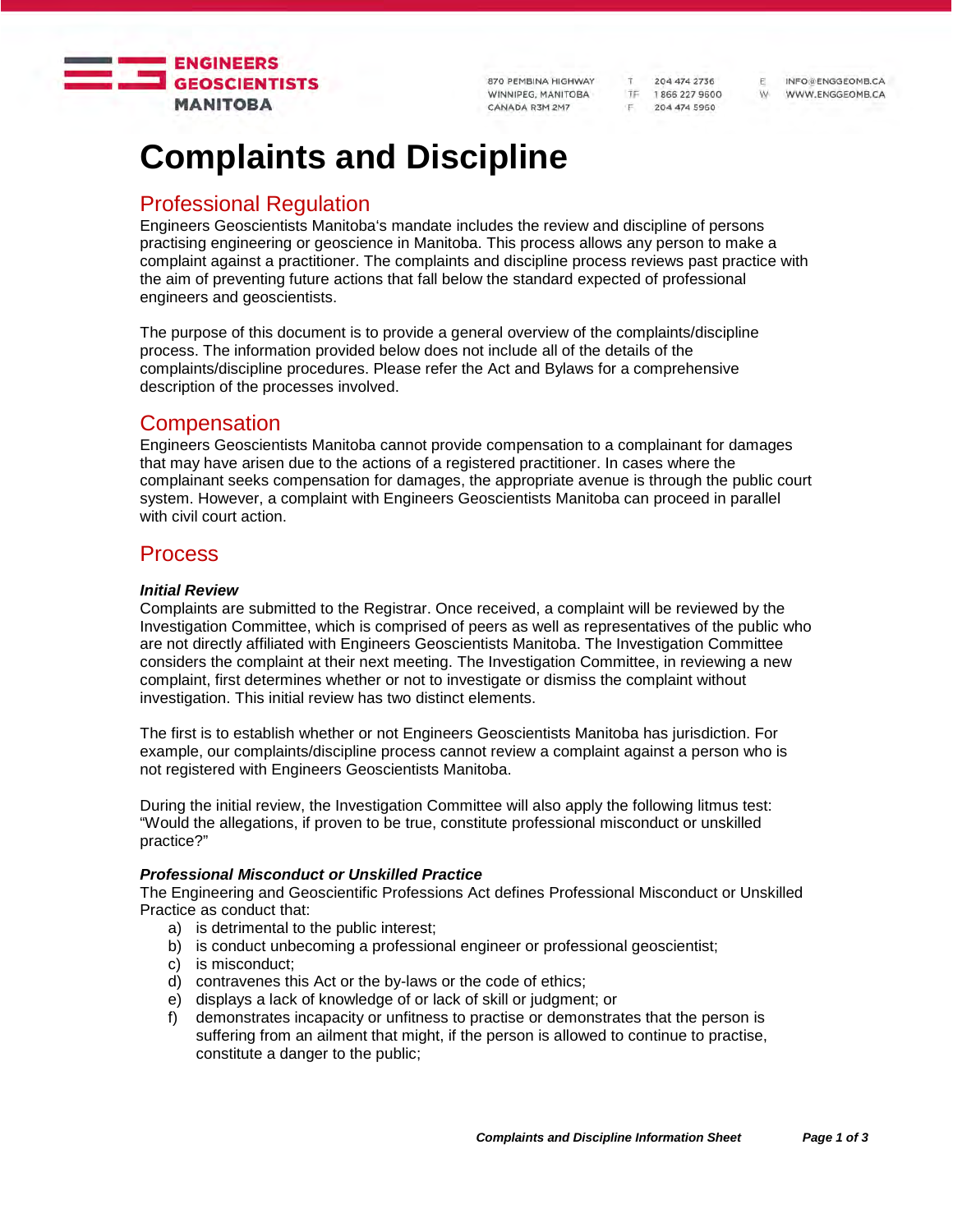

870 PEMBINA HIGHWAY WINNIPEG, MANITOBA 7F 1866 227 9600<br>CANADA R3M 2M7 F 204 474 5960

T 204 474 2736

INFO@ENGGEOMB.CA WWW.ENGGEOMB.CA W

F.

#### *Investigation*

If the Investigation Committee is satisfied that the complaint falls within their mandate, they will investigate the matter. The complainant and the investigated person are notified that an investigation has been initiated. The investigated person is provided a copy of the complaint and is asked to provide a written response. That response is then forwarded to the complainant to provide them the opportunity to provide additional information on the matter.

An investigation may also include the following:

- interviewing the complainant<br>- interviewing the investigated
- interviewing the investigated person
- interviewing other people involved in the matter
- gathering documentation
- engaging an expert to review technical aspects

However, not all investigations include all of the above potential actions.

Once the investigation is complete, the Investigation Committee determines whether they will dismiss the matter or pursue disciplinary options. The complainant and the investigated person are notified if the matter has been dismissed.

#### *Disciplinary Options*

If the Investigation Committee decides that there are reasonable and probable grounds that the investigated person's conduct constitutes professional misconduct or unskilled practice, they can:

- issue a formal caution;
- formulate an agreed charge and penalty; or
- forward a charge to the Discipline Committee for a hearing.

Formal Caution: A formal caution is sent to the investigated person. If the member accepts the formal caution in writing, the matter is closed. If the member does not accept the formal caution, a charge is forwarded to the Discipline Committee for a hearing.

Agreed Charge and Penalty: A proposal is formulated by the Investigation Committee and must be approved by a representative of the Discipline Committee. The proposal for an agreed charge and penalty is sent to the investigated person. If the member does not accept the penalty proposal, a charge is forwarded to the Discipline Committee for a hearing.

#### *Disciplinary Hearing*

Where a charge is forwarded to the Discipline Committee, the latter will hold a hearing to review the matter. Hearings are overseen by a panel of Discipline Committee members, at least one of which must be a lay person.

At hearing, legal counsel for the Investigation Committee presents the case for the charge of professional misconduct or unskilled practice. The investigated person or their legal counsel presents their opposition to the charge. Complainants may be asked to serve as a witness, but are not required to prove the allegations.

#### *Orders*

An investigated person whose conduct constitutes professional misconduct or unskilled practice may face the following sanctions:

- a) reprimand;
- b) suspension for a stated period;
- c) suspension until
	- (i) the investigated person has completed a specified course of studies or obtained supervised practical experience, or
	- (ii) the discipline committee is satisfied as to the competence of the investigated person;